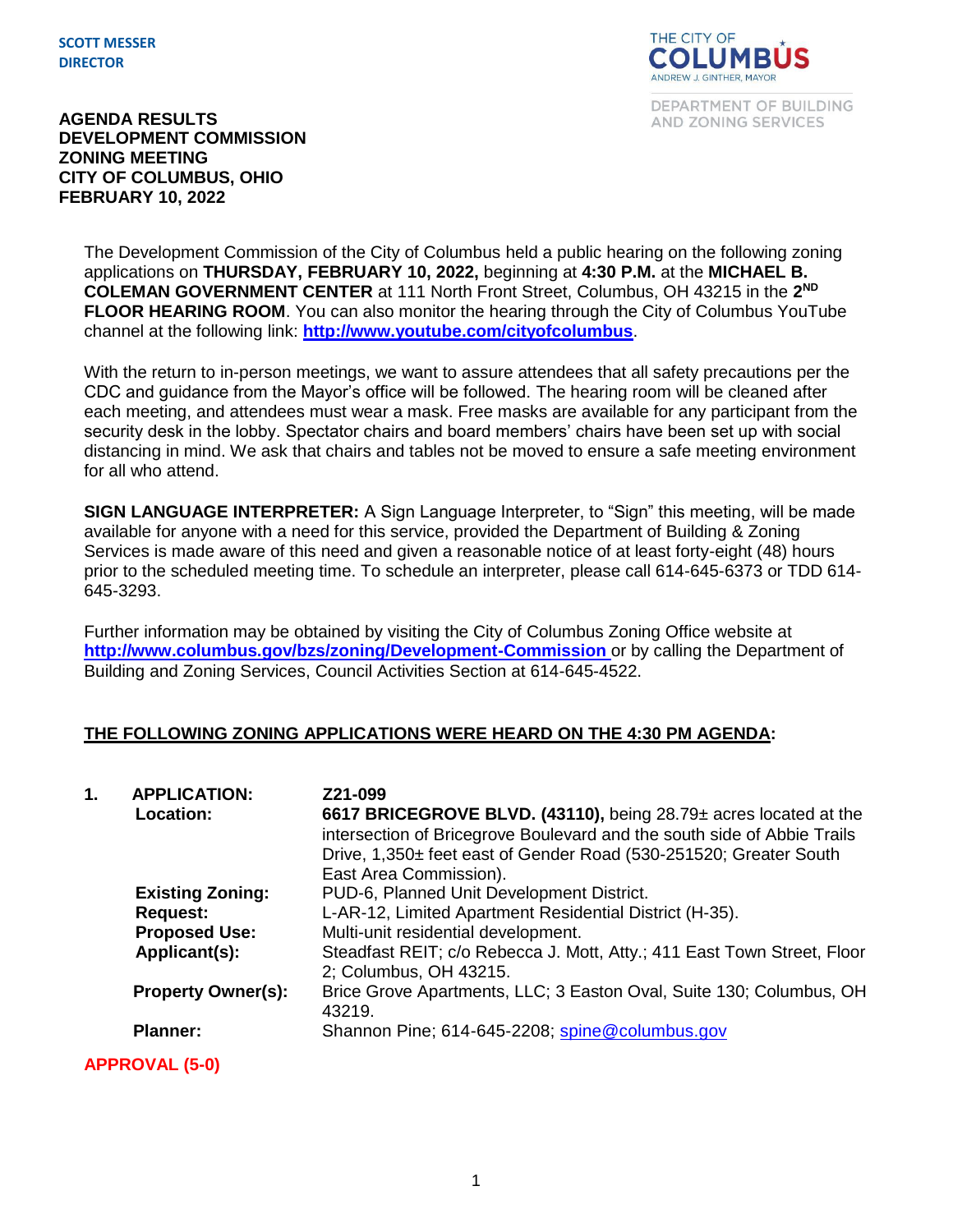| 2. | <b>APPLICATION:</b><br>Location:                                                    | Z21-096<br>910 DENNISON AVE. (43201), being $0.21\pm$ acres located at the<br>northeast corner of Dennison Avenue and West First Avenue (010-<br>052370; Victorian Village Commission).                                                         |
|----|-------------------------------------------------------------------------------------|-------------------------------------------------------------------------------------------------------------------------------------------------------------------------------------------------------------------------------------------------|
|    | <b>Existing Zoning:</b><br><b>Request:</b><br><b>Proposed Use:</b><br>Applicant(s): | <b>ARLD, Apartment Residential District</b><br>AR-O, Apartment Office District (H-35).<br>Mixed use development.<br>Simplified Living Architecture; c/o Heidi Bolyard; 6065 Frantz Road,                                                        |
|    | <b>Property Owner(s):</b><br><b>Planner:</b>                                        | Suite 205; Dublin, OH 43017.<br>MISHKAT, LLC; 4880 Oldbridge Drive; Columbus, OH 43220.<br>Tim Dietrich; 614-645-6665; tedietrich@columbus.gov                                                                                                  |
|    | <b>APPROVAL (3-2)</b>                                                               |                                                                                                                                                                                                                                                 |
| 3. | <b>APPLICATION:</b><br>Location:                                                    | Z21-098<br>7272 HUNTINGTON PARK DR. (43235), being 5.04± acres located on<br>the east side of Huntington Park Drive, 1,300± feet southeast of Horizon<br>Drive (610-250019 and 610-211628; Far North Columbus Communities<br>Coalition).        |
|    | <b>Existing Zoning:</b><br><b>Request:</b><br><b>Proposed Use:</b><br>Applicant(s): | CPD, Commercial Planned Development District.<br>L-AR-2, Limited Apartment Residential District (H-60).<br>Apartment complex.<br>Diversified Acquisition LLC; c/o Rebecca J. Mott, Atty.; 411 East Town<br>Street, Floor 2; Columbus, OH 43215. |
|    | <b>Property Owner(s):</b><br><b>Planner:</b>                                        | Ad Hospitality LLC; 300 Xenia Towne Square; Xenia, OH 45385.<br>Shannon Pine; 614-645-2208; spine@columbus.gov                                                                                                                                  |
|    | <b>APPROVAL (5-0)</b>                                                               |                                                                                                                                                                                                                                                 |
| 4. | <b>APPLICATION:</b><br>Location:                                                    | Z21-084<br>3855 ALKIRE RD. (43123), being $23.67\pm$ acres located at the<br>southwest corner of Alkire Road and Southwestern Road (010-275703<br>and 51 others; Greater Hilltop Area Commission).                                              |
|    | <b>Existing Zoning:</b>                                                             | PUD-6 Planned Unit Development District and L-AR-12, Limited<br><b>Apartment Residential District.</b>                                                                                                                                          |
|    | <b>Request:</b>                                                                     | PUD-6, Planned Unit Development District and L-ARLD, Limited<br>Apartment Residential District (H-35).                                                                                                                                          |
|    | <b>Proposed Use:</b><br>Applicant(s):                                               | Multi-unit residential development.<br>Alkire Woods LLC; c/o Jill Tangeman, Atty.; 52 East Gay Street;<br>Columbus, OH 43215.                                                                                                                   |
|    | <b>Property Owner(s):</b>                                                           | Alkire Woods LLC; c/o Joe Thomas; 470 Olde Worthington Road, Suite<br>100; Columbus, OH 43082.                                                                                                                                                  |
|    | <b>Planner:</b>                                                                     | Kelsey Priebe; 614-645-1341; krpriebe@columbus.gov                                                                                                                                                                                              |

## **APPROVAL (5-0)**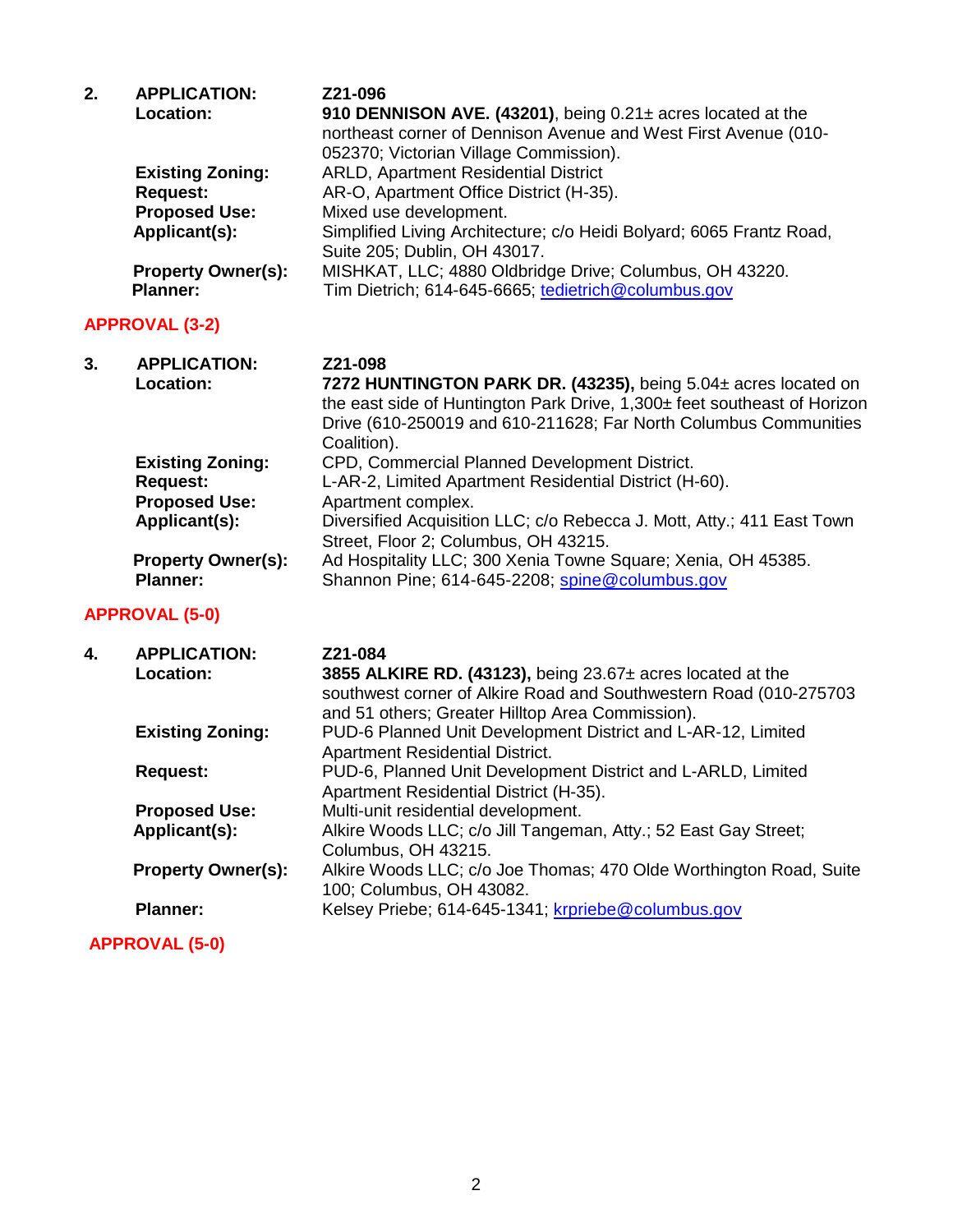| 5. | <b>APPLICATION:</b>       | Z21-092                                                             |
|----|---------------------------|---------------------------------------------------------------------|
|    | Location:                 | 1000 GEORGESVILLE RD. (43228), being 0.61± acres located on the     |
|    |                           | east side of Georgesville Road, 200± feet south of Clime Road (146- |
|    |                           | 305602; Greater Hilltop Area Commission).                           |
|    | <b>Existing Zoning:</b>   | R, Rural District.                                                  |
|    | <b>Request:</b>           | C-2, Commercial District (H-35).                                    |
|    | <b>Proposed Use:</b>      | Urgent Care Facility.                                               |
|    | Applicant(s):             | United Urgent Care LLC; c/o Theodor R. Saker Jr., Atty.; 2935 Kenny |
|    |                           | Road, Suite 225; Columbus, OH 43221.                                |
|    | <b>Property Owner(s):</b> | The Applicant.                                                      |
|    | <b>Planner:</b>           | Kelsey Priebe; 614-645-1341; krpriebe@columbus.gov                  |
|    | <b>APPROVAL (5-0)</b>     |                                                                     |

| 6. | <b>APPLICATION:</b>       | Z21-089                                                            |
|----|---------------------------|--------------------------------------------------------------------|
|    | Location:                 | 1545 WINDSOR AVE. (43219), being 1.14± acres located on the south  |
|    |                           | side of Windsor Avenue, 160± feet east of Joyce Avenue (010-126507 |
|    |                           | and 4 others; North Central Area Commission).                      |
|    | <b>Existing Zoning:</b>   | R-3, Residential District.                                         |
|    | <b>Request:</b>           | CPD, Commercial Planned Development District (H-35).               |
|    | <b>Proposed Use:</b>      | Automobile and truck parking.                                      |
|    | Applicant(s):             | Smart Truck Express LLC; c/o Laura MacGregor Comek, Atty.; 17      |
|    |                           | South High Street; Columbus, OH 43215.                             |
|    | <b>Property Owner(s):</b> | The Applicant.                                                     |
|    | <b>Planner:</b>           | Kelsey Priebe; 614-645-1341; krpriebe@columbus.gov                 |

### **APPROVAL (5-0) CONDITIONED ON PROVIDING FOUR ADDITIONAL STREET TREEES ALONG THE SOUTH PROPERTY LINE IN CONSULTATION WITH THE CITY FORESTER**

### **THE FOLLOWING ZONING APPLICATIONS WERE HEARD ON THE 5:00 PM AGENDA:**

| 7. | <b>APPLICATION:</b><br>Location: | Z21-040<br>3500 ALUM CREEK DR. (43207), being 23.53± acres located on the<br>east side of Alum Creek Drive at the intersection with New World Drive<br>(530-156583; Far South Columbus Area Commission). |
|----|----------------------------------|----------------------------------------------------------------------------------------------------------------------------------------------------------------------------------------------------------|
|    | <b>Existing Zoning:</b>          | L-M, Limited Manufacturing District.                                                                                                                                                                     |
|    | <b>Request:</b>                  | L-M, Limited Manufacturing District (H-35).                                                                                                                                                              |
|    | <b>Proposed Use:</b>             | Commercial or limited industrial development.                                                                                                                                                            |
|    | Applicant(s):                    | 3500 ACD, LLC; c/o Deanna R. Cook, Atty.; 52 East Gay Street;<br>Columbus, OH 43215.                                                                                                                     |
|    | <b>Property Owner(s):</b>        | The Applicant.                                                                                                                                                                                           |
|    | <b>Planner:</b>                  | Shannon Pine; 614-645-2208; spine@columbus.gov                                                                                                                                                           |

**APPROVAL (5-0)**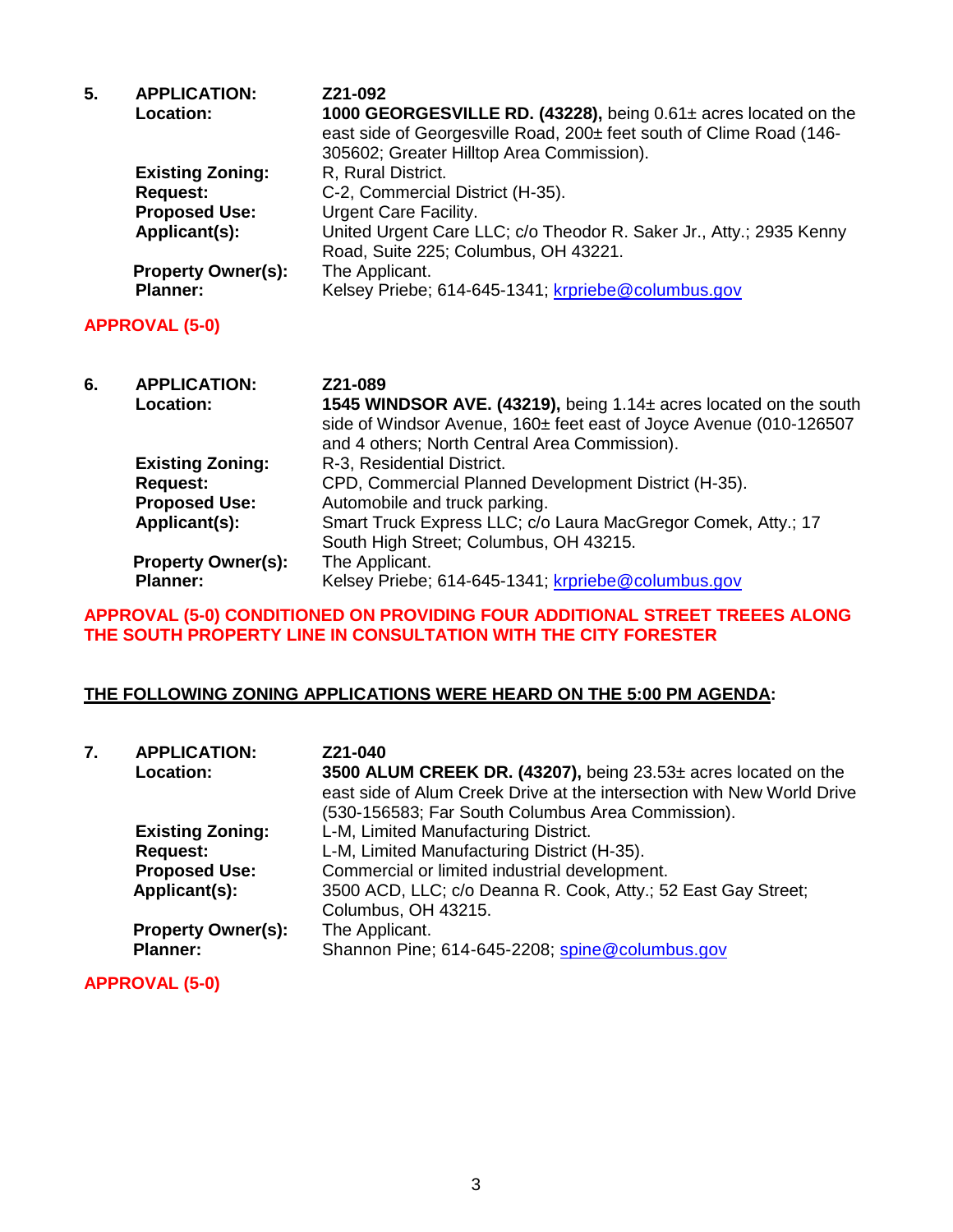| 8. | <b>APPLICATION:</b>       | Z21-097                                                           |
|----|---------------------------|-------------------------------------------------------------------|
|    | Location:                 | 2973 MCCUTCHEON RD. (43219), being 0.49± acres located at the     |
|    |                           | southeast corner of McCutcheon Road and Stelzer Road (520-146508; |
|    |                           | Northeast Area Commission).                                       |
|    | <b>Existing Zoning:</b>   | R-1, Residential District and C-4, Commercial District.           |
|    | <b>Request:</b>           | C-4, Commercial District (H-35).                                  |
|    | <b>Proposed Use:</b>      | Regional scale commercial uses.                                   |
|    | Applicant(s):             | Create Collaborative; c/o Kim Mikanik, Agent; 1116 West Second    |
|    |                           | Avenue; Columbus, OH 43212.                                       |
|    | <b>Property Owner(s):</b> | Dezalovsky Investments, LLC; 7086 Fodor Road; New Albany, OH      |
|    |                           | 43054.                                                            |
|    | <b>Planner:</b>           | Tim Dietrich; 614-645-6665; tedietrich@columbus.gov               |

### **APPROVAL (5-0) CONDITIONED ON A RECOMMENDATION OF APPROVAL FROM THE NORTHEAST AREA COMMISSION**

| 9. | <b>APPLICATION:</b>       | Z21-087                                                                                                     |
|----|---------------------------|-------------------------------------------------------------------------------------------------------------|
|    | <b>Location:</b>          | 3573 AGLER RD. (43219), being 28.38± acres located on the south                                             |
|    |                           | side of Agler Road, 875± feet west of Stelzer Road (520-143575 and 3<br>others; Northeast Area Commission). |
|    | <b>Existing Zoning:</b>   | AR-12, Apartment Residential, SR, Suburban Residential, R-1,                                                |
|    |                           | Residential, and R, Rural Districts (Annexation pending on one parcel).                                     |
|    | Request:                  | L-M, Limited Manufacturing District (H-35).                                                                 |
|    | <b>Proposed Use:</b>      | Office/warehouse and distribution uses.                                                                     |
|    | Applicant(s):             | Keith Massa; Schottenstein Property Group; c/o David Hodge, Atty.;                                          |
|    |                           | 8000 Walton Parkway, Suite 260; New Albany, OH 4305.                                                        |
|    | <b>Property Owner(s):</b> | The Applicant.                                                                                              |
|    | <b>Planner:</b>           | Shannon Pine; 614-645-2208; spine@columbus.gov                                                              |

# **APPROVAL (4-0-1)**

| 10. | <b>APPLICATION:</b>       | Z21-079                                                               |
|-----|---------------------------|-----------------------------------------------------------------------|
|     | Location:                 | 980 OLD HENDERSON RD. (43220), being 2.96± acres located on the       |
|     |                           | north side of the intersection of Old Henderson Road and Mobile Drive |
|     |                           | (010-129821, 010-137139, and 010-137140; Northwest Civic              |
|     |                           | Association).                                                         |
|     | <b>Existing Zoning:</b>   | C-2, Commercial District and M-1, Manufacturing District.             |
|     | <b>Request:</b>           | AR-3, Apartment Residential District (H-60).                          |
|     | <b>Proposed Use:</b>      | Multi-unit residential development.                                   |
|     | Applicant(s):             | Preferred Living Acquisitions LLC; c/o Dave Perry, Agent; Dave Perry  |
|     |                           | Company; 411 East Town Street, Floor 1; Columbus, OH 43215; and       |
|     |                           | Donald Plank, Atty.; Plank Law Firm; 411 East Town Street, Floor 2;   |
|     |                           | Columbus, OH 43215.                                                   |
|     | <b>Property Owner(s):</b> | Old Henderson Holdings LLC, et al; c/o Dave Perry, Agent; Dave Perry  |
|     |                           | Company; 411 East Town Street, Floor 1; Columbus, OH 43215; and       |
|     |                           | Donald Plank, Atty.; Plank Law Firm; 411 East Town Street, Floor 2;   |
|     |                           | Columbus, OH 43215.                                                   |
|     | <b>Planner:</b>           | Sierra Saumenig; 614-645-7973; ssaumenig@columbus.gov                 |
|     | <b>APPROVAL (4-1)</b>     |                                                                       |